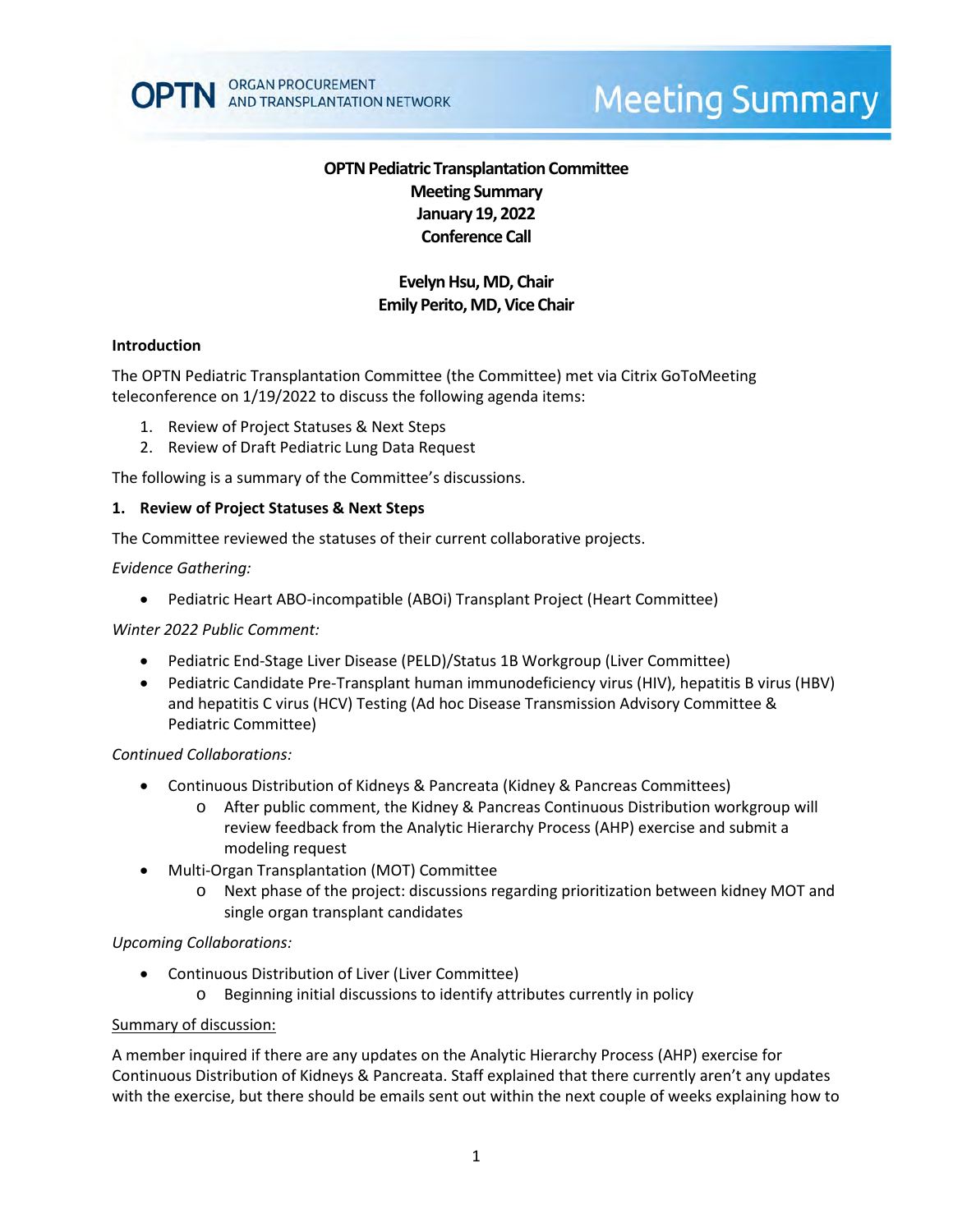participate. A member also emphasized the importance of participation from all members, not just those with kidney and pancreas expertise.

There was no further discussion.

# **2. Review of Draft Pediatric Lung Data Request**

The Committee discussed a potential data request, which was spurred by their Needs Assessment discussion in September 2021, to better understand the challenges faced by the pediatric lung population.

## *Data Request:*

Evaluating pediatric candidates between the ages of 0-11 and 12-18, 4 years pre and post the removal of DSA from lung allocation and compare to the anticipated impacts of CD through the TSAM modeling report for the following metrics, when sample size allows.

- Distribution of Height and Weight of these listed patients
- Primary Diagnosis
- Waitlist Mortality Rates per 100 Patient years
- Transplant Rates per 100 Patient years
- Median Waiting Time (if possible)
- 1- and 2- year survival

The Committee will recommend changes to the data monitoring plan for Lung continuous distribution to ensure the impacts seen through the data request are evaluated and reviewed.

## Summary of discussion:

The Chair inquired if there is any benefit in further stratifying age in the data request. A member stated that, as it is currently, this is a good starting point. The member further explained that, depending on the data the Committee gets back, there may be a need to focus on the 12-18 age range and it can then be further stratified into the 12-15 and 16-18 age ranges. A member mentioned that the younger kids are in a similar situation in terms of how they've been assigned lungs in the past, since the lung allocation score (LAS) really affects those over 12 years old.

The Chair stated that the data request really aims to answer the following questions: (1) did the transition to acuity circles in lung allocation change any outcomes for this high mortality group of patients and (2) what groups of patients were most affected?

The Chair inquired how the Committee can dovetail this data request with the work that is already being done by the Lung Committee. Staff explained that there wasn't much data broken out in terms of pediatric patients when lung moved to acuity circles, so there isn't much data to go off of prior to continuous distribution of lungs. Staff mentioned that the Committee can see what impacts the acuity circles had and then determine if those issues are still present in the continuous distribution of lungs allocation system.

Staff clarified that the continuous distribution of lungs proposal was passed by the Board of Directors in December 2021 and will be programmed within the next year – probably December 2022 or January 2023. Staff also mentioned that one of the attributes included in the proposal is height, so those candidates that are very short or very tall will also get some additional points.

The Chair stated that the justification for this data request is that mortality rates are by far the highest in pediatric patients awaiting thoracic organ transplantation and the Committee needs to be focused on how they can help that situation. The Chair also mentioned that this will hopefully give the Committee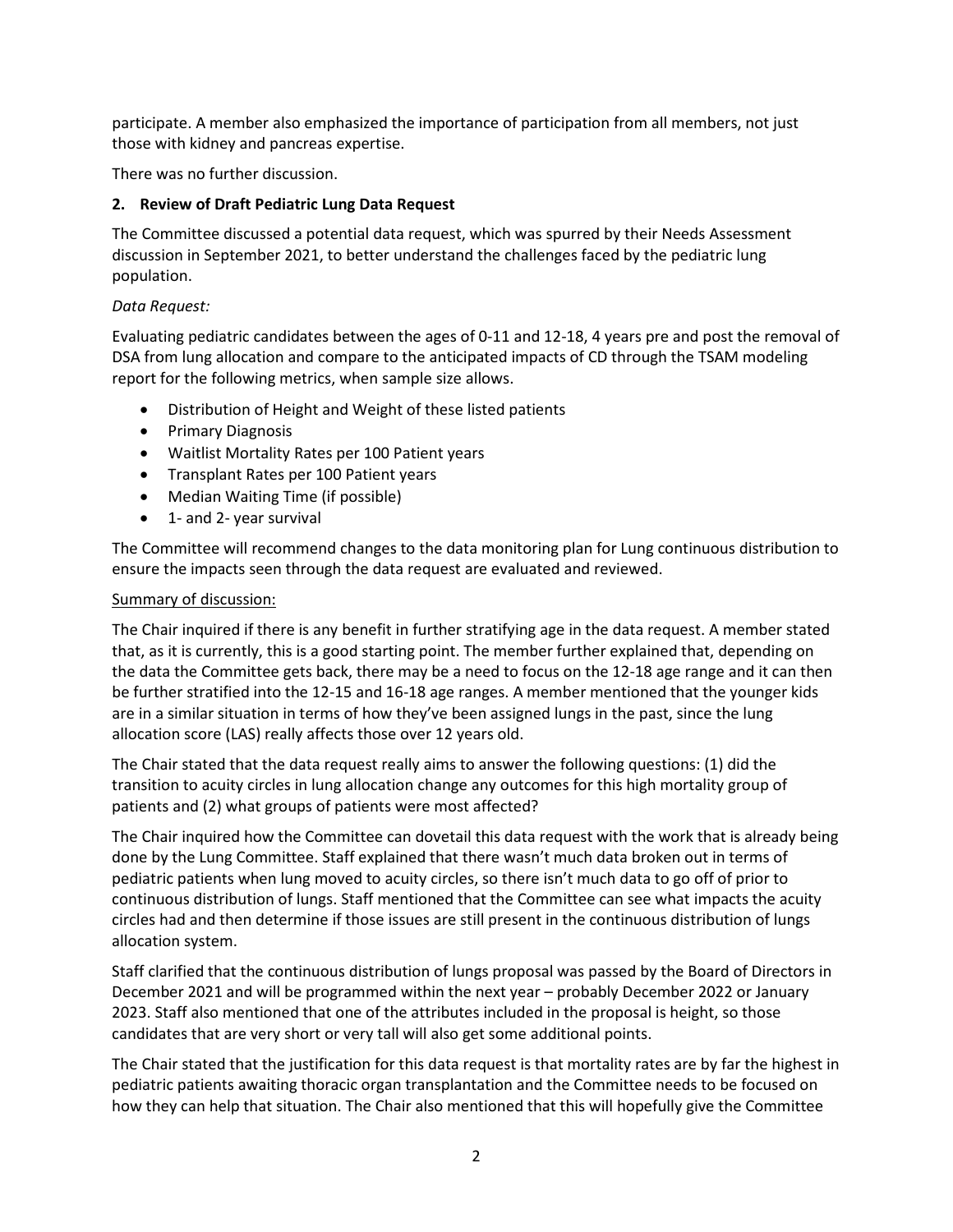some ideas about other reports and data that they should be looking at in order to assess pediatric mortality year to year.

The Chair inquired about next steps for the data request. Staff explained that, if the Committee is in general agreement to submit the data request, they can submit it and determine the timeline for receiving the results. The Chair also suggested presenting this data analysis at national meetings or writing a manuscript since a lot value in the work that the Committee does comes from disseminating the data analyses to the community.

A member inquired if there are any other markers of severity of morbidity or trajectory of disease in terms of accumulated damage while these patients wait for a lung transplant. A member stated that they look at how much oxygen the patient has, whether they're intubated, and whether or not they're receiving mechanical ventilation. The member also mentioned that they look at carbon dioxide levels but don't look at other comorbidities aside from diabetes.

A member suggested reviewing the forms that get filled out at listing and transplant to see if there's any other elements to include in the data request as indicators of waitlist mortality.

A member inquired if there's any value in including patients aged 19-24 for comparison if it's known that 12-18 year olds have particularly high mortality relative to other groups. A member mentioned that they would think about including that age group but would want to consult staff before. The member mentioned that patients in that age group may have similar illnesses, but might not have received a transplant until later. Staff explained that that would not be difficult to include the 19-24 age group, but there would need to be more discussion regarding data points for mortality indicators.

The Chair suggested that Staff should review the annual report on lung and compare what the report is analyzing to what the Committee is asking to be reported. Staff explained that the Committee can also make recommendations to adjust the monitoring report for continuous distribution of lung if they find something in the analysis of this data request.

The Committee agreed to submit this data request. There was no further discussion.

The meeting was adjourned.

## **Upcoming Meetings.**

• February 9, 2021 (Virtual)